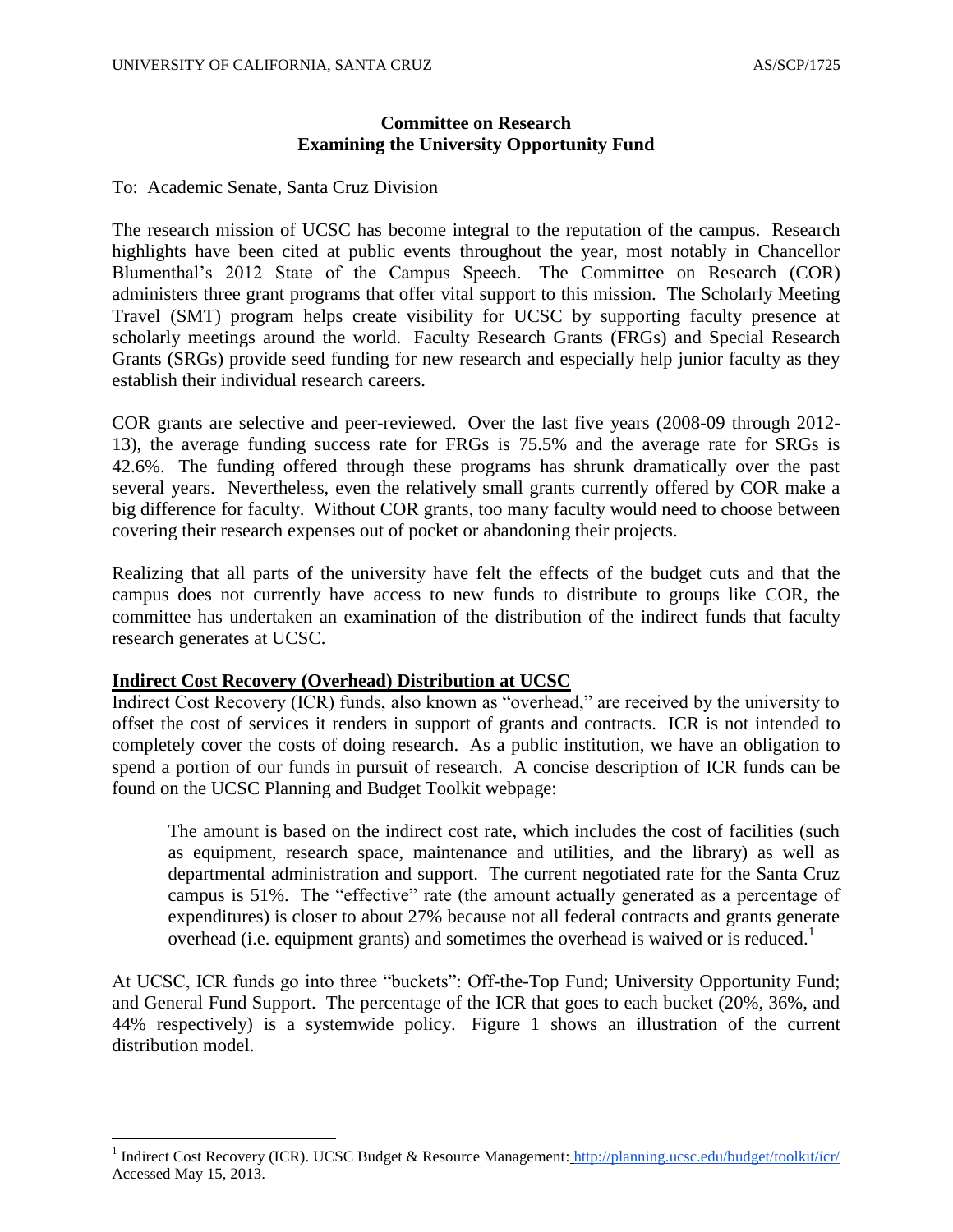

**Figure 1. Current distribution of ICR funds at UCSC**<sup>2</sup>

Once the ICR funds are in these three buckets, the campus must decide how to distribute them in a way that best supports the research mission of the university. In response to an administrative proposal, distribution of the Off-the-Top Fund (OTT) underwent extensive Senate review in 2010-11 and the administration was receptive to the recommendations of the Senate. Since its inception, the distribution of the University Opportunity Fund (UOF), however, has *never been reviewed by the Academic Senate and the rationale for the current split never articulated*. The formula was developed at a time of faculty growth upon which growth of research funds are dependent, and now that our faculty is reaching a steady state, it is time to understand our distribution methodology and, if warranted, change it to maximize support for research.

COR is convinced that the UOF funds allocated to both the VCR and the academic divisions are used in support of research. But how these funds are used is not transparent. Multiple requests from COR to the VCR's office have not yielded a summary of the research support it provides from its portion of the UOF. The use of the division portion varies by Dean and is not publicly available, nor is the portion (if any) allocated to the departments. Since support for research is scarce among COR, the VCR and academic divisions, it is time to be confident that we are making optimal use of our UOF.

In July of 2012, UCSC was approved for an increase in its ICR rate. The current rate of 51% will rise 0.5% each year for the next five years. This increase further presents an opportunity for an examination of the 40/40/15/5 split of the UOF (and indeed OTT) to ensure that these funds are supporting faculty researchers in the best ways possible. At question in particular are the 15% / 5% split between the Vice Chancellor for Research (VCR) and COR, as well as the 40% portion to the academic divisions.

 $\overline{\phantom{a}}$ 

<sup>&</sup>lt;sup>2</sup> An interactive model of this distribution chart can be viewed at [http://planning.ucsc.edu/budget/toolkit/icr/.](http://planning.ucsc.edu/budget/toolkit/icr/) The figure of \$1,000,000 is a sample amount. The 6% UCOP tax to OTT and UOF in this diagram is no longer mandated by UCOP but is maintained on our campus as a contribution to the single UCOP assessment established through Funding Streams.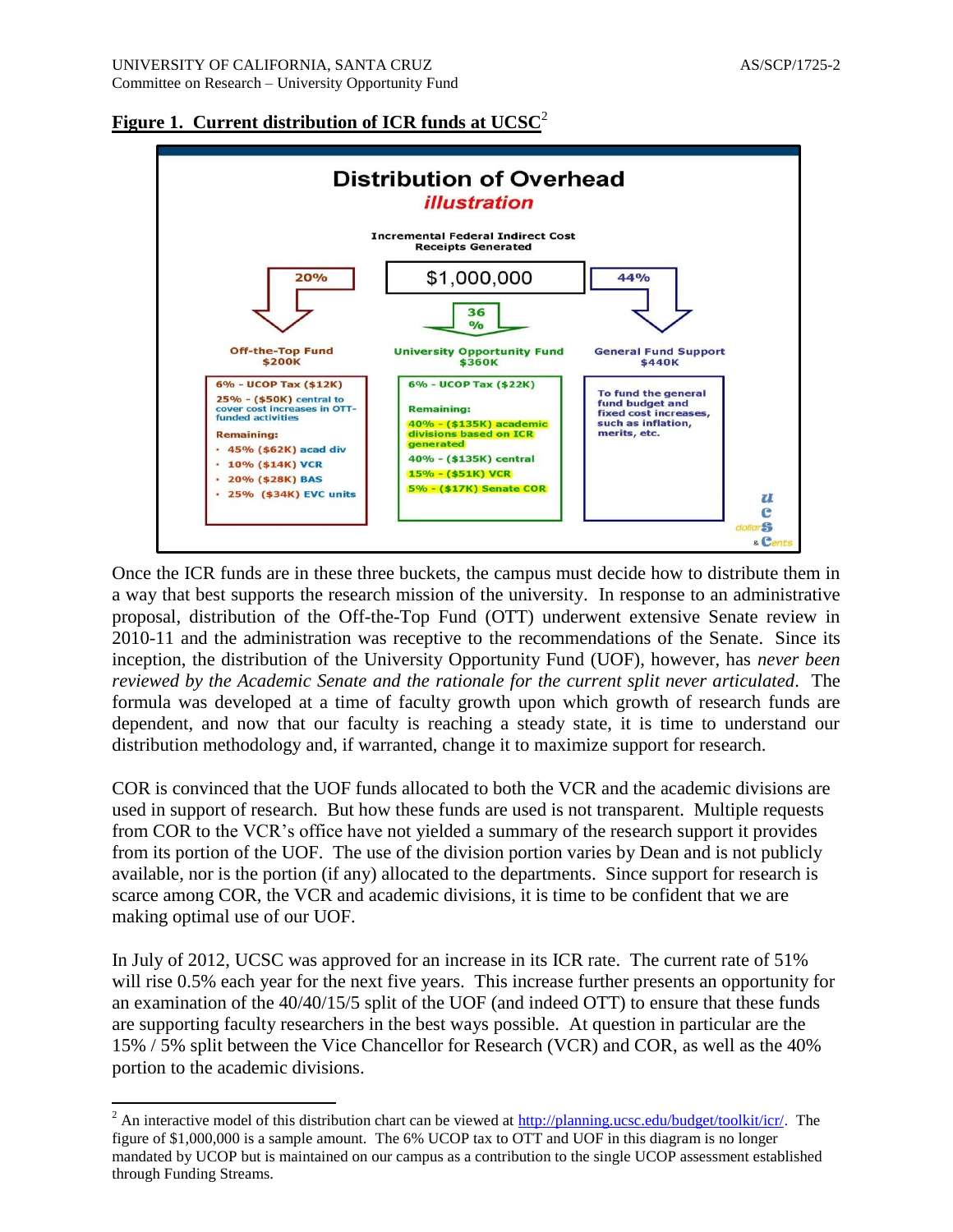### **The 15% / 5% Split Between the VCR and COR**

Under the current UOF distribution model (known as 40/40/15/5), COR receives 5% of the UOF. These funds now comprise 98% of COR's budget. *The 40/40/15/5 split was conceived at a time when COR was also receiving permanent 19900 state funds, which have since been cut entirely.* Figure 2 provides a summary of COR funding sources from 2008-09 through 2012-13.



**Figure 2. Sources of COR funding for 2008-09 to the current fiscal year**

COR's budget is used exclusively for faculty support. COR puts all of its money directly into the hands of faculty researchers in the form of Scholarly Meeting Travel (SMT) support or Faculty Research Grants (FRGs) and Special Research Grants (SRGs). COR's annual budget decisions are completely transparent and accountable through its annual report submitted to the Senate. A summary of the last four years of COR support can be found in Appendix A. Any increase in this percentage of the UOF would positively affect COR's ability to seed fund the important research of our faculty. Also, COR grants often lead to new extramural funding that brings in additional ICR to campus. A snapshot of the impact of recent COR grants can be found in Appendix B.

#### **The 40% to the Academic Divisions**

As COR carried out its analysis of the 15/5 split, we came to re-examine the entire UOF funding pool. A simple glance at the UOF allocations shows a greater amount going to SOE and PBSci, divisions with greater opportunities for extramural funding. To offset this, COR has traditionally provided more support to the Arts, Humanities, and Social Sciences Divisions as a way of balancing the access to research support for UCSC faculty. As a result, a shift in the 15/5 VCR and COR distribution would greatly aid faculty members in the latter divisions. To similarly aid faculty members in SOE and PBSci, COR suggests a change in the 40% of the UOF that currently goes to academic divisions.

Reserving 5% of this 40% to return to the individual faculty PIs who generated the ICR would put research funds directly into the hands of researchers who earn grants. This unrestricted form of money would both incentivize and facilitate research by these PIs. It would cover expenses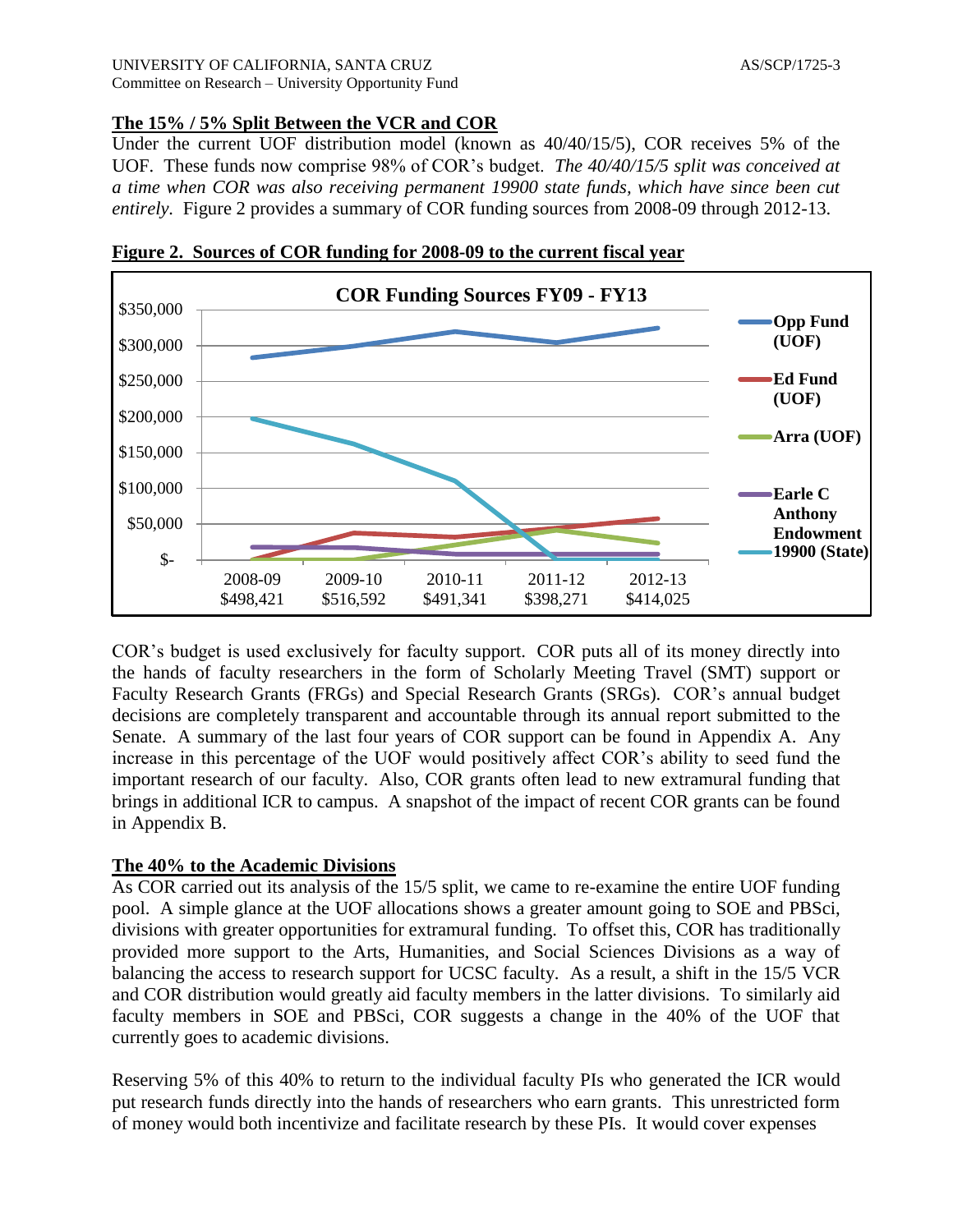that cannot be charged to federal grants as well as seed new research directions. COR has considered putting a cap on these PI returns, possibly at \$20K per PI, as well as limiting access to FRG/SRG grants for PIs earning more than \$100K direct per year. These funds would be unrestricted research funds and would greatly enhance the research environment at UCSC, as expenses for research, such as ICR rate, GSR tuition, and fringe benefits, continue to increase.

Looking separately at the 15%/5% VCR/COR portion or at the 40% to the academic divisions is not sufficient due to the disproportionate effect on different faculty groups. COR is calling for an examination of the entire 40/40/15/5 split of the UOF. This approach gives the campus the best opportunity to ensure fair treatment of all disciplines. Figure 3 shows the distribution of these funds to the five academic divisions over the last four years.



**Figure 3. Distribution of UOF funds and COR grants awarded by division for FY10 to 13**

After consultation with COR on May 14, 2013, Executive Vice Chancellor (EVC) Galloway is seeking more data on the use of the UOF funds by the VCR's office and the academic divisions. As this data becomes available, COR will continue to update the Senate. We present this report now so that faculty can begin to discuss the possible impacts of changes to this distribution formula. COR looks forward to your feedback as the committee will continue this work with the EVC in the fall.

Respectfully Submitted; **COMMITTEE ON RESEARCH** Elisabeth Cameron Andrew Smith, GSA Nathaniel Deutsch David Koo Sri Kurniawan Debra Lewis Barbara Rogoff Fitnat Yildiz Scott Oliver, Chair

May 17, 2013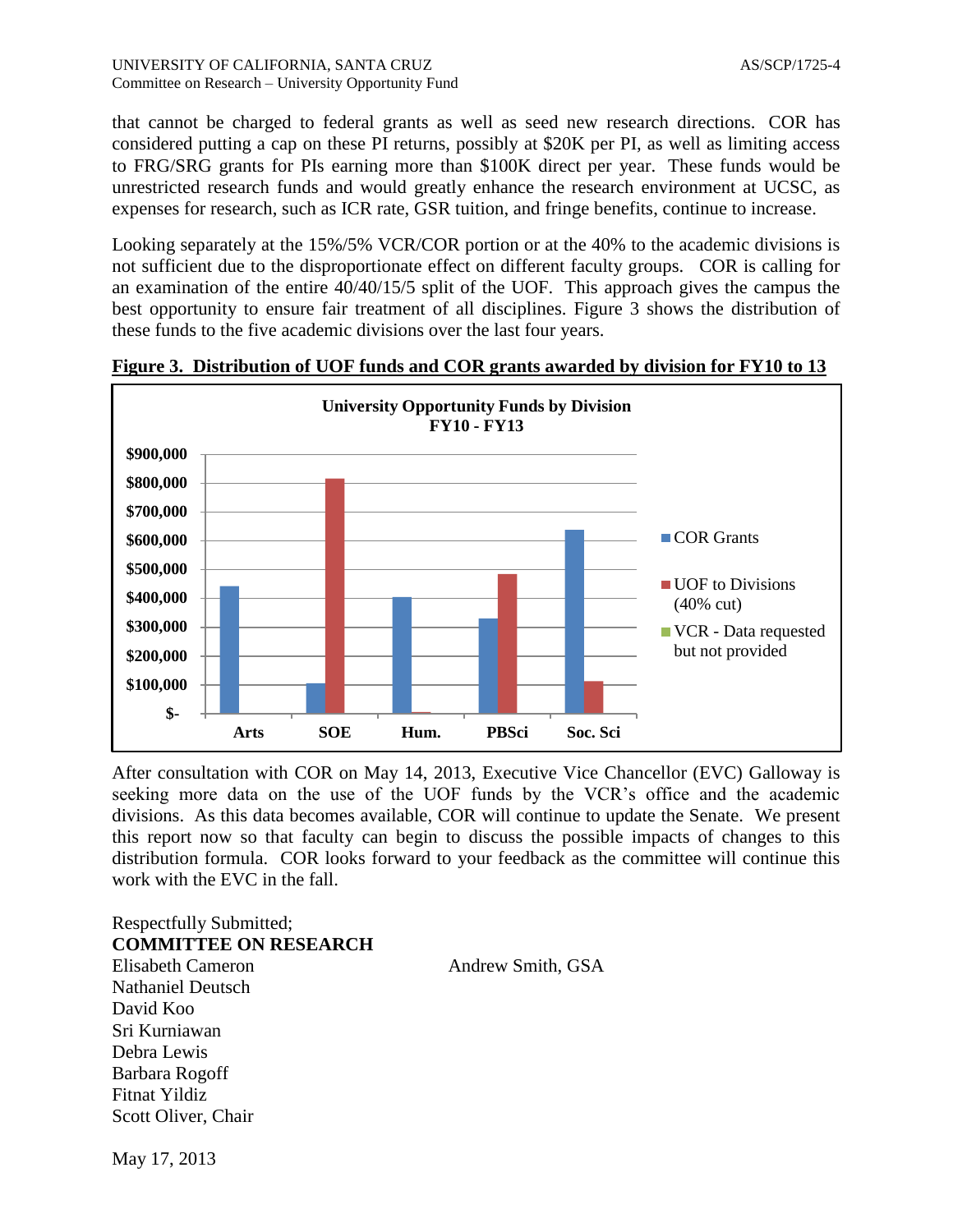AS/SCP/1725-5

**other two programs offer research support in the form of peer-reviewed grants. COR puts research funds directly into the hands of individual faculty members. These funds often play a crucial role in the development of exciting new areas of research for campus. The details of each program are available in COR Annual Reports, making all funding decisions transparent.** 

**The limits for these research support programs are set according to the available COR funds in a given year. The three programs are:**

**Faculty Research Grants (FRGs) - Competitive start-up grants awarded each spring. Limits have ranged from \$1500 - \$2500. Special Research Grants (SRGs) - Competitive large grant (ofte n collaborative in nature) awarded each spring. Recent limits have been \$10,000 (2009-10), \$15,000 (2010-11), and \$8,000 (2011-12, 2012-13).**

**Scholarly Meeting Travel (SMT) - One-time annual travel support grants awarded throughout the year. Limits are \$650/year with an option for up to \$1,000 every three years. A flat rate of \$700/year will go into effect July 1, 2013.**

The data below can be found in COR's Annual Reports: http://senate.ucsc.edu/committees/cor-committee-on-research/cor-annual-reports/index.html

| <b>Faculty Research Grants (FRGs)</b> |              |                                 |                                |                    |                            |                         |                                                |  |
|---------------------------------------|--------------|---------------------------------|--------------------------------|--------------------|----------------------------|-------------------------|------------------------------------------------|--|
|                                       | Applications | <b>Total Amount</b><br>Requestd | Average<br>Amount<br>Requested | Funded<br>Projects | <b>Total Amount Funded</b> | Average Award<br>Amount | Percent of<br><b>Requested Money</b><br>Funded |  |
| 2008-09                               | 146          | \$252,036                       | \$1.726.27                     | 129                | \$185.592                  | \$1,439                 | 73.6%                                          |  |
| 2009-10                               | 128          | \$205,306                       | \$1,603.95                     | 110                | \$166.856                  | \$1.517                 | 81.3%                                          |  |
| 2010-11                               | 127          | \$255,779                       | \$2.014                        | 110                | \$146,480                  | \$1,332                 | 57.3%                                          |  |
| 2011-12                               | 84           | \$130,386                       | \$1,552                        | 72                 | \$108,161                  | \$1,502                 | 83.0%                                          |  |
| 2012-13                               | 112          | \$174,474                       | \$1,558                        | 93                 | \$143,668                  | \$1,545                 | 82.3%                                          |  |

| <b>Special Research Grants (SRGs)</b> |              |                                 |                                |                           |                            |                         |                                                |  |
|---------------------------------------|--------------|---------------------------------|--------------------------------|---------------------------|----------------------------|-------------------------|------------------------------------------------|--|
|                                       | Applications | <b>Total Amount</b><br>Requestd | Average<br>Amount<br>Requested | <b>Funded</b><br>Projects | <b>Total Amount Funded</b> | Average Award<br>Amount | Percent of<br><b>Requested Money</b><br>Funded |  |
| 2008-09                               | 53           | \$687,456                       | \$12.971                       | 30                        | \$238,575                  | \$7,953                 | 34.7%                                          |  |
| 2009-10                               | 45           | \$526,108                       | \$11,691                       | 31                        | \$213,680                  | \$6,893                 | 40.6%                                          |  |
| 2010-11                               | 45           | \$418,939                       | \$9,310                        | 31                        | \$218,155                  | \$7.037                 | 52.1%                                          |  |
| 2011-12                               | 24           | \$158,698                       | \$6.612                        | 14                        | \$83,132                   | \$5,938                 | 52.4%                                          |  |
| 2012-13                               | 47           | \$331,112                       | \$7,045                        | 22                        | \$110,815                  | \$5,037                 | 33.5%                                          |  |

| <b>Scholarly Meeting Travel (SMT)</b> |              |                                 |                                |                           |                            |                                |                                                |  |
|---------------------------------------|--------------|---------------------------------|--------------------------------|---------------------------|----------------------------|--------------------------------|------------------------------------------------|--|
|                                       | Applications | <b>Total Amount</b><br>Requestd | Average<br>Amount<br>Requested | <b>Funded</b><br>Projects | <b>Total Amount Funded</b> | <b>Average Award</b><br>Amount | Percent of<br><b>Requested Money</b><br>Funded |  |
| 2008-09                               | 171          | \$126.990                       | n/a                            | 171                       | \$126,990                  | \$743                          | 100.0%                                         |  |
| 2009-10                               | 154          | \$113,246                       | n/a                            | 154                       | \$113,246                  | \$735                          | 100.0%                                         |  |
| 2010-11                               | 162          | \$139,058                       | n/a                            | 162                       | \$139,058                  | \$858                          | 100.0%                                         |  |
| 2011-12                               | 165          | \$138,974                       | n/a                            | 165                       | \$138,974                  | \$842                          | 100.0%                                         |  |
| 2012-13                               | 165          | \$134.458                       | n/a                            | 165                       | \$134,458                  | \$815                          | 100.0%                                         |  |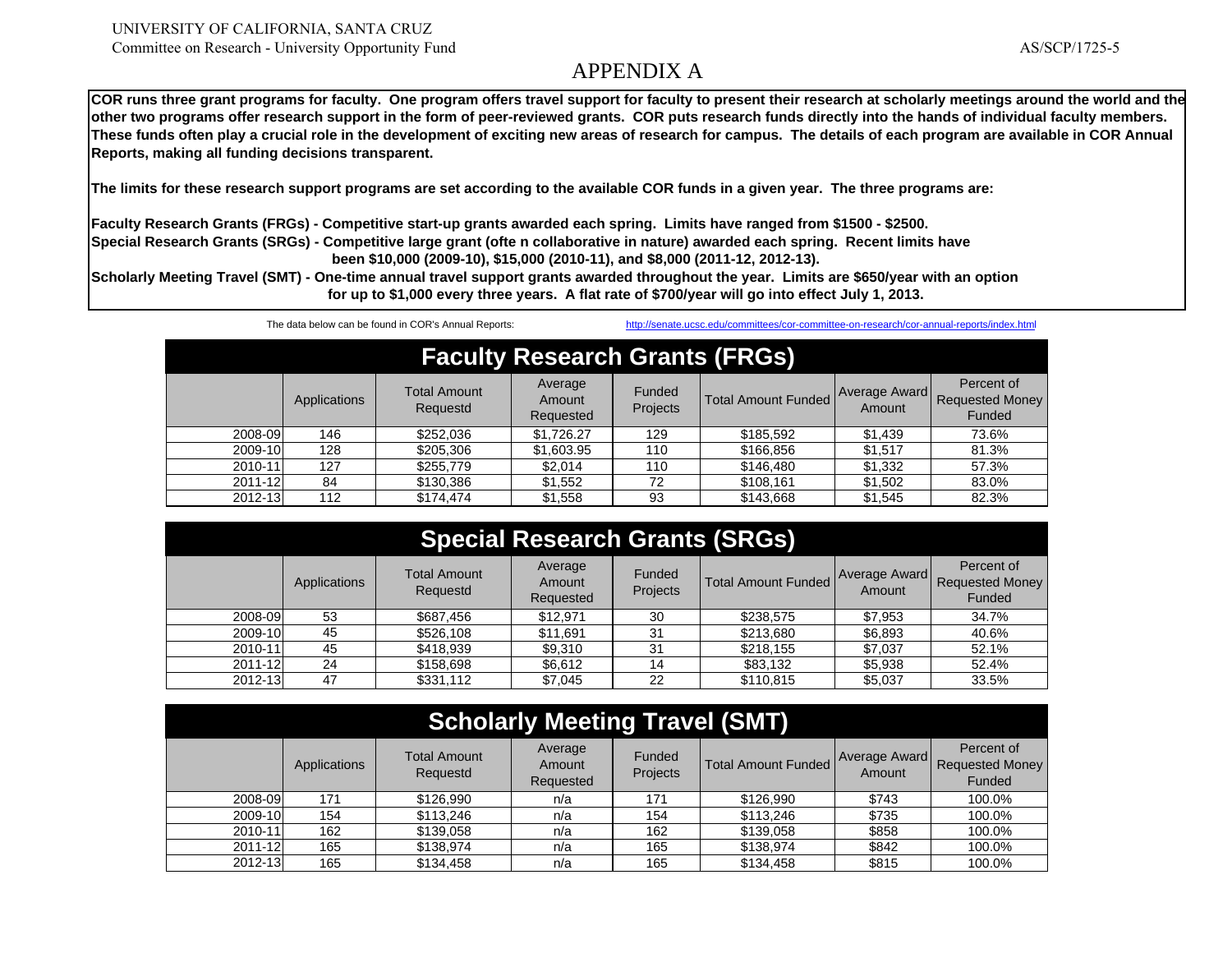### APPENDIX B

### **COR Grant Impact**

On the 2012-13 COR FRG/SRG application, faculty were asked to provide the following information:

- 1. List all Faculty Research Grants (FRGs) and Special Research Grants (SRGs) received during the last 3 years, and a short summary of the project result.
- 2. Please describe if your project(s) resulted in further funding and/or proposals or publications.<sup>1</sup>

Responses from 2012-13 applicants for FRGs and SRGs provided the following summary of COR grant impact from 2009-10 to present:

COR grants from 2009 to present have resulted in:

- **\$6,492,083 in external funding**
- **62 external grants sought**
- **156 publications**
- **15 books**
- **26 performances or exhibitions**
- **25 presentations**
- **7 fellowships**
- **3 CDs**
- **2 films**

It is important to note that not all recipients of COR grants from 2009-2012 applied for COR grants again in 2012-13, meaning that this data is just a snapshot of the impact of COR funding. The following page lists highlights of COR-supported or -seeded research as taken from the UCSC Research Highlights webpage [\(http://www.ucsc.edu/research/highlights.html\)](http://www.ucsc.edu/research/highlights.html) and local press.

 $\overline{\phantom{a}}$ <sup>1</sup> A full pdf version of the 2012-13 COR FRG/SRG Application can be viewed at: [http://senate.ucsc.edu/committees/cor-committee-on-research/grant](http://senate.ucsc.edu/committees/cor-committee-on-research/grant-applications/Application_Sample_201213.pdf)[applications/Application\\_Sample\\_201213.pdf](http://senate.ucsc.edu/committees/cor-committee-on-research/grant-applications/Application_Sample_201213.pdf)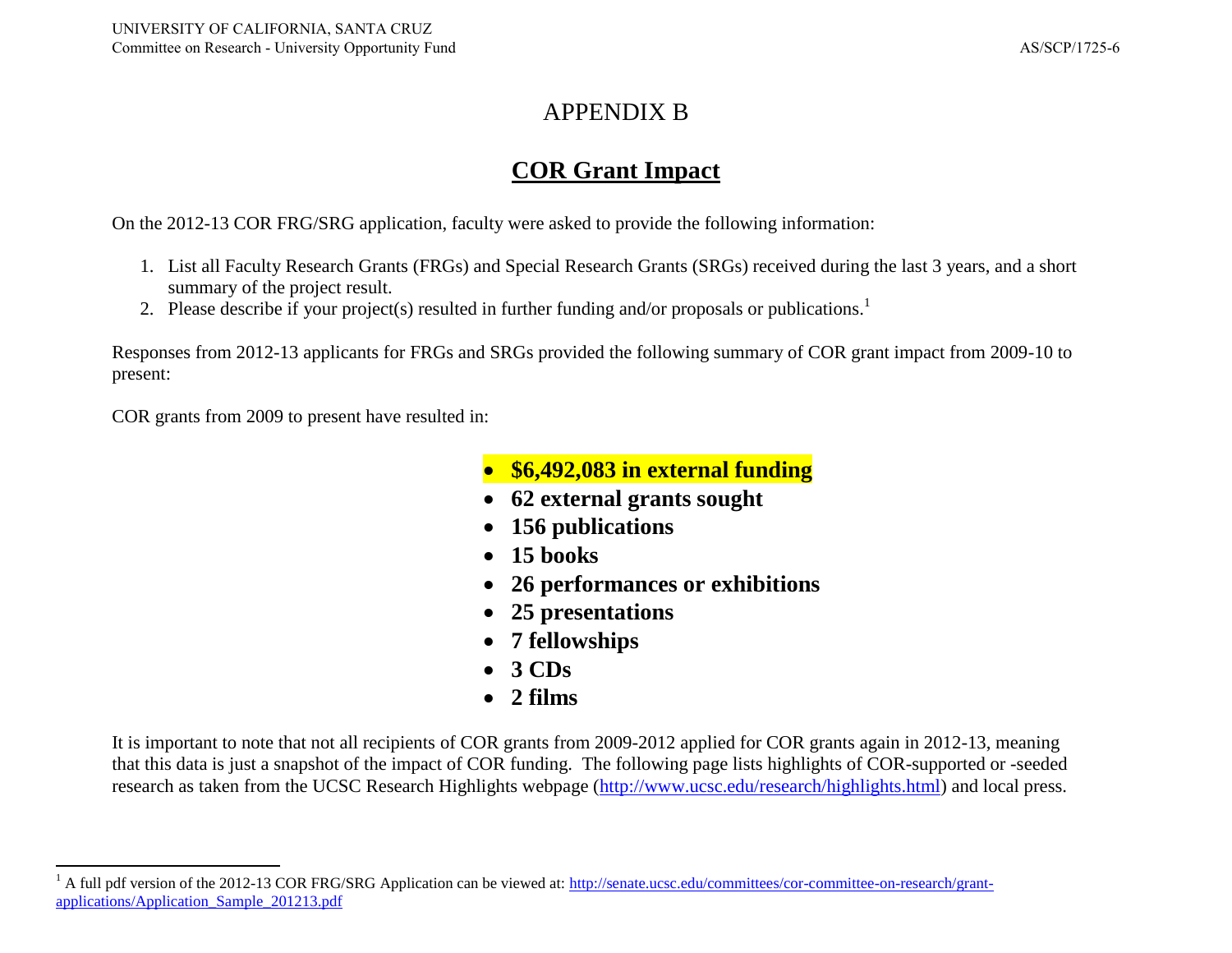| <b>Faculty Name</b>                                  | Grant/Award/Honor                                                                                                                 | Project                                                                                                                                                                                     | <b>COR Support</b> | Year               |
|------------------------------------------------------|-----------------------------------------------------------------------------------------------------------------------------------|---------------------------------------------------------------------------------------------------------------------------------------------------------------------------------------------|--------------------|--------------------|
| Nobuhiko Kobayashi<br><b>Electrical Engineering</b>  | 2012 R&D 100 Award (Oscar of<br>Innovation)                                                                                       | "Low-cost plasma processing<br>systemthat enables production of<br>nanoscale materials at lower<br>temperatures, faster rates, and with<br>enhanced properties"<br>-news.ucsc.edu June 2012 | \$15,000           | 2007-08            |
| Carolyn Dean<br>Anthropology                         | 2011 Avery Prize from Association<br>for Latin American Art (for best<br>scholarly book published on the art<br>of Latin America) | A Culture of Stone (2011)                                                                                                                                                                   | \$1480             | 2007-08            |
| Karen Tei Yamashita<br>Literature                    | 2011 California Book Award<br>2010 National Book Award<br>Nomination                                                              | $I$ Hotel (2010)                                                                                                                                                                            | \$1500             | 2007-08            |
| Lisbeth Haas<br>History                              | 2012 Dwight L. Smith (ABC-<br>CLIO) Award from the Western<br><b>History Association</b>                                          | Pablo Tac, Indigenous Scholar<br>(2012)                                                                                                                                                     | \$1400             | 2008-09            |
| Rebecca Braslau<br>Chemistry                         | Santa Cruz Sentinel Article<br><b>UCSC</b> Research Highlights                                                                    | Development of spray to detect<br>poison oak and its relatives                                                                                                                              | \$1500             | 2008-09            |
| A. Marm Kilpatrick<br>Ecology & Evolutionary Biology | \$2 million NIH Grant                                                                                                             | Research on climate change and the<br>transmission of mosquito-borne<br>diseases                                                                                                            | \$2,000            | 2008-09            |
| Raphael Kudela<br>Ocean Sciences                     | \$4 million NOAA Grant                                                                                                            | Using robotics and sensor networks<br>to monitor toxic algae blooms along<br>the California coast                                                                                           | \$3000             | 2009-10<br>2010-11 |
| Karen Otteman<br><b>METOX</b>                        | <b>UCSC</b> Research Highlights                                                                                                   | Reducing dangers of ulcers and<br>stomach cancer by taming stomach<br>bacteria                                                                                                              | \$4090             | 2012-13            |
| Gustavo Vazquez<br>Film & Digital Media              | Film premier at Pacific Rim<br>Festival                                                                                           | Jugando con Fuego                                                                                                                                                                           | \$2000             | 2008-09            |

# **Further COR Grant Impact Highlights**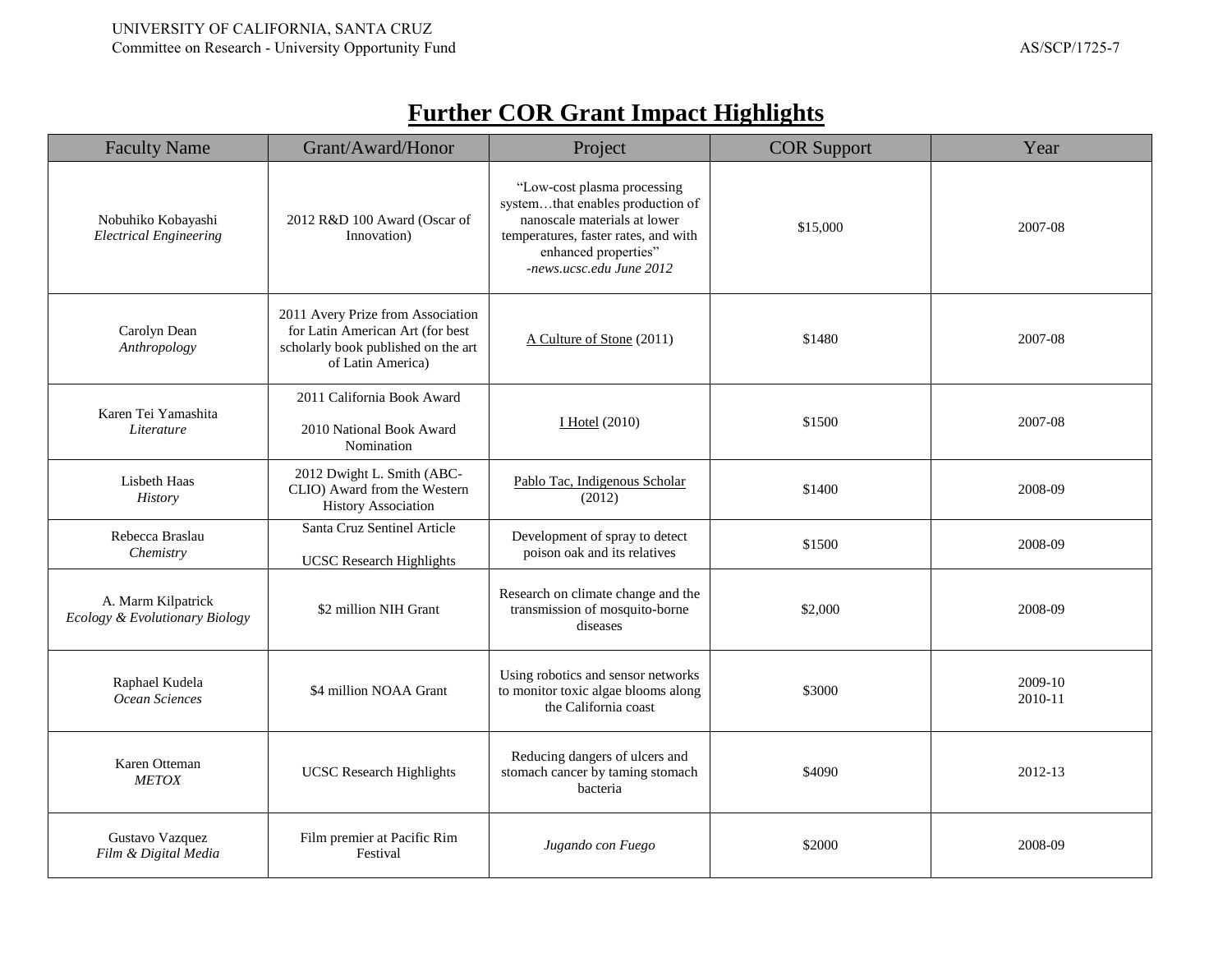### APPENDIX C

## COR Grants by Division 2007-08 to 2012-13

|             | <b>Acronyms</b>                      |                                                                                                            |  |  |  |  |  |  |
|-------------|--------------------------------------|------------------------------------------------------------------------------------------------------------|--|--|--|--|--|--|
| <b>FRG</b>  | <b>Faculty Research Grant</b>        | Competitive grant of up to \$2000 awarded by COR each spring                                               |  |  |  |  |  |  |
| <b>NFRG</b> | <b>New Faculty Research</b><br>Grant | Grant awarded by COR each fall that allows faculty starting July 1<br>access to immediate research funding |  |  |  |  |  |  |
| <b>SRG</b>  | <b>Special Research Grant</b>        | Competitive grant currently up to \$8,000 (historically as high as<br>\$20,000) awarded by COR each spring |  |  |  |  |  |  |
| <b>SMT</b>  | <b>Scholarly Meeting Travel</b>      | Once annual grant (per faculty) of up to \$650 - \$1000 for travel to<br>scholarly meetings                |  |  |  |  |  |  |

|                   |           |           | <b>Arts</b> |           |          |          |
|-------------------|-----------|-----------|-------------|-----------|----------|----------|
| <b>Grant Type</b> | 2007-08   | 2008-09   | 2009-10     | 2010-11   | 2011-12  | 2012-13  |
| <b>FRG</b>        | \$59,640  | \$50,280  | \$45,695    | \$43,686  | \$36,731 | \$35,765 |
| <b>NFRG</b>       | \$3,899   | \$1,812   | \$2,000     | \$0       | \$0      | \$0      |
| <b>SRG</b>        | \$49,578  | \$53,475  | \$46,180    | \$45,629  | \$35,373 | \$25,350 |
| <b>SMT</b>        | \$23,548  | \$18,400  | \$18,350    | \$20,658  | \$22,100 | \$22,400 |
| Total             | \$136,665 | \$123,967 | \$112,225   | \$109,973 | \$94,204 | \$83,515 |
|                   |           |           |             |           |          |          |

| Percentage of Eligible Arts Division Faculty that Apply for COR grants |                                                         |  |  |  |  |  |  |  |
|------------------------------------------------------------------------|---------------------------------------------------------|--|--|--|--|--|--|--|
| 2007-08                                                                | 2008-09<br>$2012 - 13$<br>2009-10<br>2010-11<br>2011-12 |  |  |  |  |  |  |  |
| 47%<br>$47\%$<br>68%<br>47%<br>40%<br>56%                              |                                                         |  |  |  |  |  |  |  |

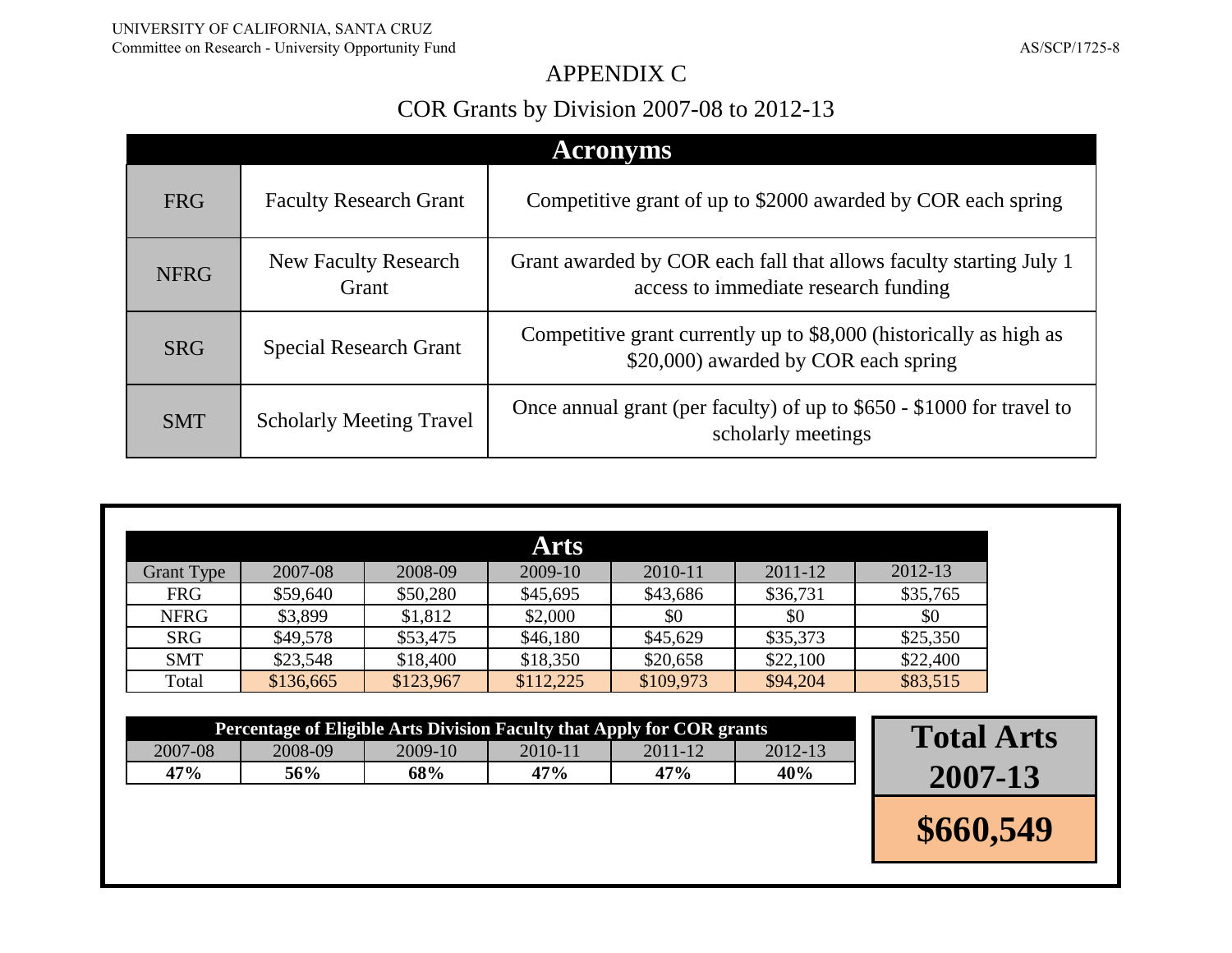|                   |                                                                      |          | <b>Engineering</b> |          |             |                  |  |
|-------------------|----------------------------------------------------------------------|----------|--------------------|----------|-------------|------------------|--|
| <b>Grant Type</b> | 2007-08                                                              | 2008-09  | 2009-10            | 2010-11  | $2011 - 12$ | 2012-13          |  |
| <b>FRG</b>        | \$1,595                                                              | \$3,500  | \$5,500            | \$2,475  | \$1,500     | \$3,000          |  |
| <b>NFRG</b>       | \$1,600                                                              | \$2,000  | \$2,000            | \$0      | \$1,500     | \$0              |  |
| <b>SRG</b>        | \$30,000                                                             | \$39,000 | \$0                | \$20,526 | \$0         | \$6,000          |  |
| <b>SMT</b>        | \$8,300                                                              | \$8,550  | \$5,950            | \$10,900 | \$5,600     | \$7,250          |  |
| Total             | \$41,495                                                             | \$53,050 | \$13,450           | \$33,901 | \$8,600     | \$16,250         |  |
|                   |                                                                      |          |                    |          |             | <b>Total SOE</b> |  |
| 2007-08           | Percentage of Eligible Engineering Faculty that Apply for COR grants |          |                    |          |             |                  |  |
|                   | 2008-09                                                              | 2009-10  | 2010-11            | 2011-12  | $2012 - 13$ |                  |  |
| 7%                | 7%                                                                   | 13%      | 6%                 | 8%       | 4%          | 2007-13          |  |

| <b>Humanities</b> |           |           |           |           |          |          |  |
|-------------------|-----------|-----------|-----------|-----------|----------|----------|--|
| <b>Grant Type</b> | 2007-08   | 2008-09   | 2009-10   | 2010-11   | 2011-12  | 2012-13  |  |
| <b>FRG</b>        | \$42,255  | \$49,810  | \$44,500  | \$37,852  | \$22,098 | \$38,184 |  |
| <b>NFRG</b>       | \$4,630   | \$9,500   | \$2,000   | \$0       | \$0      | \$4,000  |  |
| <b>SRG</b>        | \$32,400  | \$25,500  | \$26,000  | \$40,500  | \$16,500 | \$10,550 |  |
| <b>SMT</b>        | \$30,354  | \$37,347  | \$29,846  | \$35,100  | \$43,200 | \$28,158 |  |
| Total             | \$109,639 | \$122,157 | \$102,346 | \$113,452 | \$81,798 | \$80,892 |  |

| Percentage of Eligible Humanities Division Faculty that Apply for COR grants |                                                             |  |  |  |  |  |  |  |  |
|------------------------------------------------------------------------------|-------------------------------------------------------------|--|--|--|--|--|--|--|--|
| 2007-08                                                                      | 2010-11<br>$2012 - 13$<br>2008-09<br>2009-10<br>$2011 - 12$ |  |  |  |  |  |  |  |  |
| 34%<br><b>29%</b><br>$31\%$<br>$31\%$<br>31%<br>16%                          |                                                             |  |  |  |  |  |  |  |  |

**Percentage 1 2007-13 \$610,284**

**\$166,746**